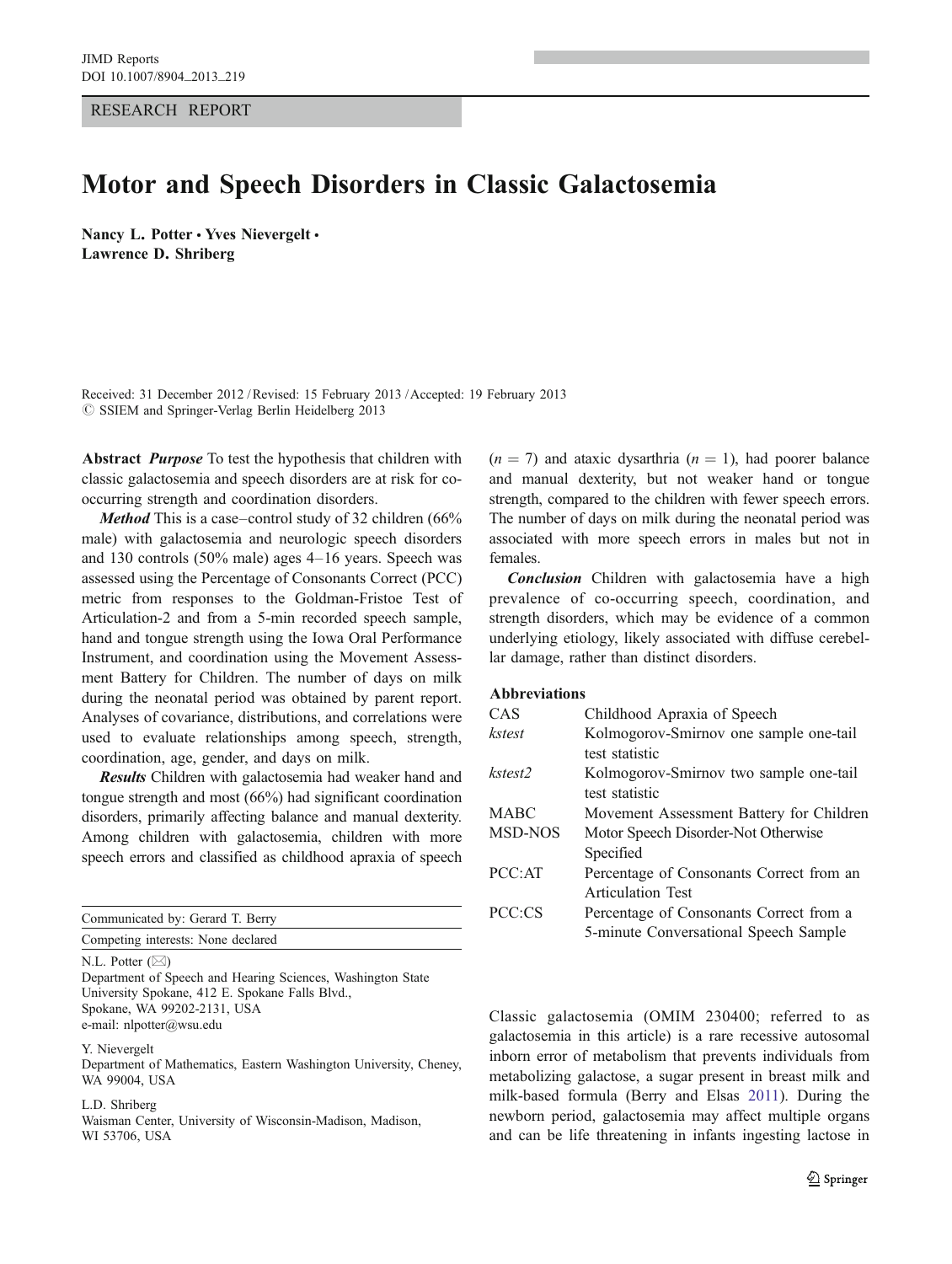breast milk and milk-based formulas. In the United States, galactosemia is diagnosed through newborn screening with an incidence of 1 in 40,000–60,000. With early diagnosis and dietary galactose restriction through the elimination of breast milk or milk-based formula, children survive but are at risk for long-term complications including language (90 %), speech (60 %), cognitive (50 %), motor disorders (18 %; Waggoner et al. [1990](#page-10-0)), and gonadal failure in females (>80–90 %; Fridovich-Keil et al. [2011](#page-9-0)). Most studies report that the severity of long-term complications has minimal or no association with the number of days milk is consumed during the neonatal period prior to the galactosemia diagnosis (Berry and Elsas [2011\)](#page-9-0).

Speech disorders in children with galactosemia, which have a neurologic origin, are classified as one of the following three subtypes of motor speech disorders: (1) childhood apraxia of speech (CAS), a deficit in motor planning or programming, (2) dysarthria, a deficit in neuromuscular control, or (3) motor speech disorder-not otherwise specified (MSD-NOS), a cover term for speech, prosody, and voice behaviors that are consistent with a motor speech disorder, but not specific for CAS or dysarthria (Shriberg et al. [2011\)](#page-10-0).

Children with galactosemia and speech disorders have a high co-occurrence of motor disorders (Waggoner et al. [1990\)](#page-10-0). Motor disorders include deficits in strength and coordination (Gaines and Missiuna [2007](#page-9-0); Gallup et al. [2007](#page-9-0); Pieters et al. [2012;](#page-10-0) Raynor [2001\)](#page-10-0). Speech and coordination disorders frequently co-occur in the general population (Gaines and Missiuna [2007](#page-9-0); Pieters et al. [2012](#page-10-0)). In a recent study of more than 3,000 children referred for an assessment of developmental delays, one-third (33.7 %) of children with speech disorders had co-occurring coordination disorders as opposed to  $\lt 10$  % in the general population (Pieters et al. [2012](#page-10-0)). Investigators have proposed that co-occurring coordination and speech disorders should not be considered two distinct disorders but rather the result of a common underlying etiology affecting a number of motor domains including speech (Gaines and Missiuna [2007;](#page-9-0) Pieters et al. [2012\)](#page-10-0). Males are at greater risk for developmental disorders, with approximately twice the prevalence of coordination (1.8:1) and speech disorders (2:1) compared to females (Pieters et al. [2012\)](#page-10-0). While speech disorders have been reported to affect 60 % of children with galactosemia (Waggoner et al. [1990](#page-10-0)), the ratio of males to females with speech or coordination disorders in galactosemia is not known.

Motor disorders have been reported in children with galactosemia (Waggoner et al. [1990](#page-10-0)) but the term "motor" has not been defined nor have the components of motor disorders been systematically assessed. The present study examined strength and coordination, two components of motor development that contribute to a motor disorder (Pieters et al. [2012](#page-10-0); Raynor [2001\)](#page-10-0) and their relationships to  $\textcircled{2}$  Springer

measures of speech production. Males and females were analyzed separately as males are more at risk for developmental disorders (Raynor [2001](#page-10-0)). Days on milk during the neonatal period was included in the analyses as the possibility of an association has not been definitively ruled out (Waggoner et al. [1990](#page-10-0)). Thus, the objectives of the present study were to: (1) determine if children with galactosemia and speech disorders differ from controls in strength and coordination skills, (2) examine relationships among speech, strength, and coordination skills, and (3) ascertain if there are relationships among the severity of motor or speech disorders and early ingestion of milk in children with galactosemia.

## Methods

A total of 163 children between 4 and 16 years of age participated in this case–control study, which was part of a larger study of CAS (Potter et al. [2008](#page-10-0); Potter [2011](#page-10-0); Shriberg et al. [2011](#page-10-0)). There were 32 children with galactosemia, 21 males and 11 females, and 130 control children, 5 males and 5 females from each 6-month age group from 4–16 years of age (Potter et al. [2012\)](#page-10-0). Children with galactosemia met the following criteria: (a) a confirmed diagnosis of classic galactosemia, (b) a history of treatment for speech disorders, (c) English as a first language, (d) no significant hearing loss as measured by a pure tone screening test, and (e) no craniofacial anomalies. Half (49 %) of the children with galactosemia had IQs in the normal range  $(85-115)$ , 39 % in the borderline range (70–84), and 12 % in the low range (below 70; Potter et al. [2008](#page-10-0)). One male with galactosemia was assessed but excluded from the present study because of a diagnosis of cerebral palsy and an inability to complete the motor assessment. Controls met the following criteria: (a) academic performance at grade level with no history of referral for special educational services, (b) articulation within normal limits on a standardized articulation test, (c) English as a first language, (d) hearing within normal limits on a pure tone screening test, and (e) no craniofacial anomalies. Normal cognitive development in the controls was documented by teacher and parent questionnaire, with both groups indicating that the participant was functioning at or above grade level in academic subjects and physical education and had never been referred for special education.

The children with galactosemia were recruited through website, e-mail, and postal announcements to two support groups, Galactosemia Foundation and Galactosemic Families of Minnesota, and to metabolic clinics across the United States. All children with galactosemia were tested in their homes in 17 different states across the United States. Parents completed a written health history form. As reported by parents, all children with galactosemia adhered to a lactose-restricted diet. The control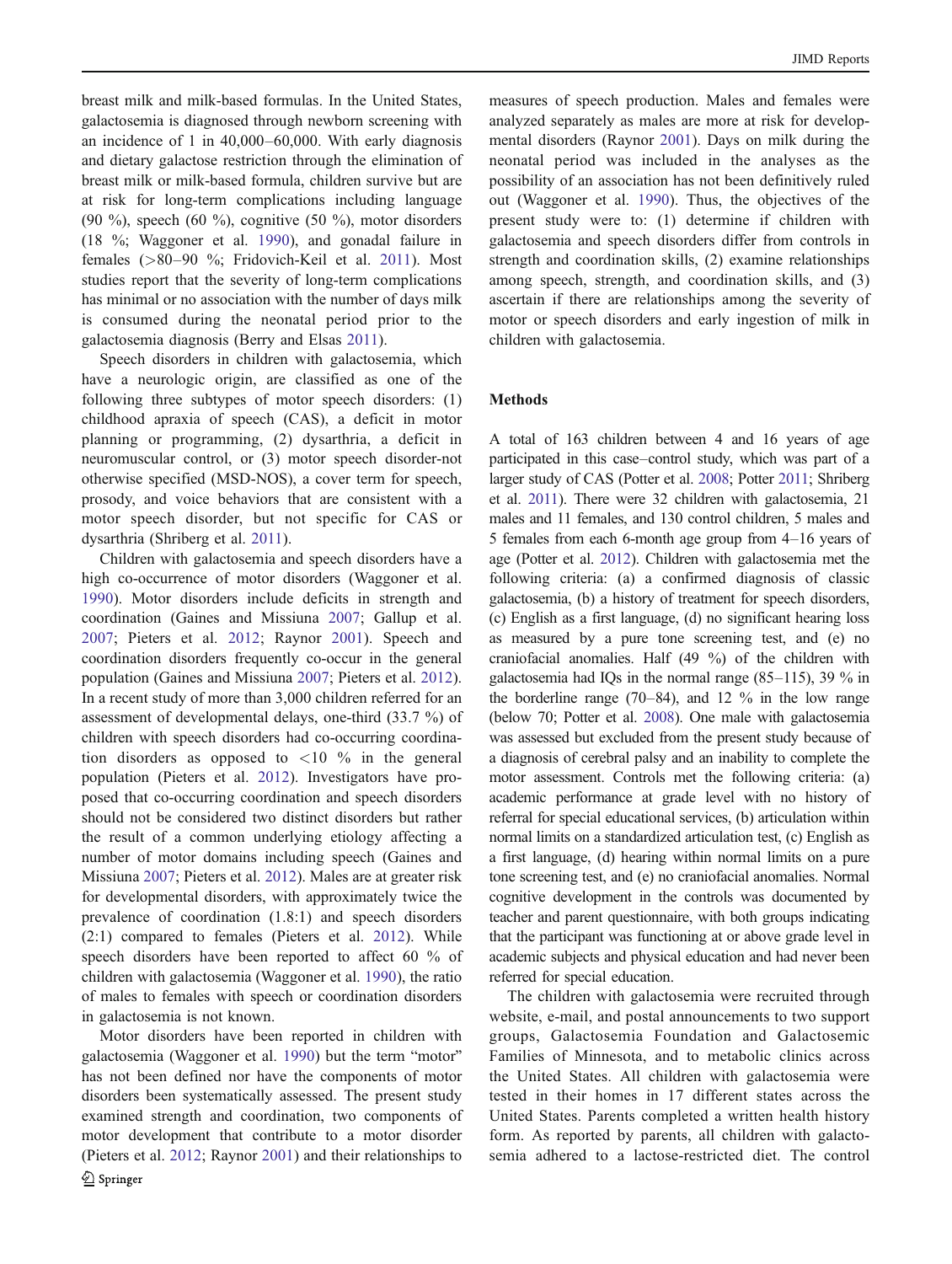participants were recruited from and tested at preschools and public schools in Washington State. A speechlanguage pathologist with advanced training in kinesiology tested all the participants.

The Madison Speech Assessment Protocol and the Speech Disorders Classification System (Shriberg et al. [2010\)](#page-10-0) was used to classify speech as typically developing (all controls) or as meeting the criteria for one of the three motor speech disorder subtypes (all participants with galactosemia): (1) CAS  $(n = 7)$ , (2) ataxic dysarthria  $(n = 1,$  referred to as dysarthria in this paper), and (3) MSD-NOS ( $n = 24$ ; Shriberg et al. [2011](#page-10-0)). Speech findings were obtained by phonetically transcribing the children's responses to the Goldman-Fristoe Test of Articulation-2 (PCC:AT; Goldman and Fristoe [2000\)](#page-10-0) and from a 5-min conversational speech sample (PCC:CS) and dividing the number of consonants produced correctly by the total number of consonants to obtain the percentage of consonants correct (PCC).

Tongue and hand strength were assessed using the Iowa Oral Performance Instrument (IOPI) with the standard silicon tongue bulb and the air-and-silicone-filled hand bulb. To measure tongue strength, the tongue bulb was positioned on the participant's alveolar ridge, immediately posterior to the central incisors (IOPI Northwest [2005](#page-10-0)). The children were asked to raise their tongues and squeeze the bulb against the palate as hard as they could for  $2-3$  s. To measure dominant and nondominant hand strength, the hand bulb was positioned in the center of the children's palms. The participants were asked to curl their fingers around the bulb and squeeze as hard as they could for 2–3 s. For each strength measurement, the children performed three trials with a 30-s rest between trials. The highest value from the three trials was defined as maximum strength. Ninety-one percent of the children with galactosemia, including all the children with CAS or dysarthria, and 85 % of the controls were right hand dominant.

Coordination in the children with galactosemia was assessed using the Movement Assessment Battery for Children (MABC) with scores compared to the published norms (Henderson and Sugden [1992\)](#page-10-0). The MABC has three subtests, manual dexterity, ball skills, and balance, and a total impairment score, which is a sum of the three subtests. Higher scores indicate greater impairment. The first edition of the MABC, used in the present study, included reference data for participants ages 4–12 years. The comparative data for age 12 years was used for children ages  $13-16$  ( $n = 3$ ).

The above assessments were conducted among children with galactosemia in their homes using a protocol that included measures in addition to those discussed in the present study (Potter et al. [2008](#page-10-0); Potter [2011](#page-10-0); Shriberg et al. [2011\)](#page-10-0). Controls were assessed in a quiet schoolroom during the school day.

The Institutional Review Boards of the University of Wisconsin-Madison and Washington State University approved this study. A parent of each participant provided written consent, children age 12 years and older provided written consent, and children 11 years and younger provided written or verbal informed assent.

#### Statistical Analysis

Normality tests (Lilliefors and Jarque-Bera; MATLAB [2012](#page-10-0)) were done on all variables and residuals from their ordinary least-squares regressions on age, for all groups and subgroups. Statistically significant differences from twosample one-tail *t*-tests, analyses of variance or analyses of covariance are reported for variables or residuals that passed at least one normality test in each group or subgroup. One-sample or two-sample, one-tail Kolmogorov-Smirnov tests (kstest or kstest2) were also performed on all variables, groups, and subgroups and statistically significant differences reported. Within groups, pairs of variables were subjected to tests of Pearson's and Spearman's correlation coefficients (with partial correlations to adjust for age). An  $\alpha = 0.05$  was used for all analyses.

## Results

Genders were combined where relationships among variables did not differ by gender (comparison between controls and galactosemia on the speech measures PCC:AT and PCC:CS) or no information was available by gender (MABC subtest and total scores). Analyses were done separately by gender for all other variables.

### Speech

Males and females with galactosemia had more articulation errors (fewer consonants correct) than the controls on the articulation test and during conversation (PCC:AT,  $kstest2 = 0.70$ ,  $P = 2.93 \times 10^{-12}$  and PCC:CS,<br>  $kstest2 = 0.73$ ,  $P = 2.69 \times 10^{-13}$ . Within the galactosemia kstest2 = 0.73,  $P = 2.69 \times 10^{-13}$ . Within the galactosemia<br>group, the children diagnosed with CAS or dysarthria had group, the children diagnosed with CAS or dysarthria had more speech errors on the articulation test and during conversation (PCC:AT,  $k \cdot t = 0.58$ ,  $P = 0.0095$  and PCC:CS,  $k \cdot \text{stest2} = 0.58$ ,  $P = 0.0095$ ) compared to the children classified as MSD-NOS.

## Strength

As shown in Fig. [1](#page-3-0), males with galactosemia had weaker tongue strength compared to the control males (*kstest2* = 0.7355,  $P = 9.52 \times 10^{-9}$ ) and females with galactosemia had weaker tongue strength compared to the galactosemia had weaker tongue strength compared to the control females ( $kstest2 = 0.8615$ ,  $P = 2.01 \times 10^{-7}$ ).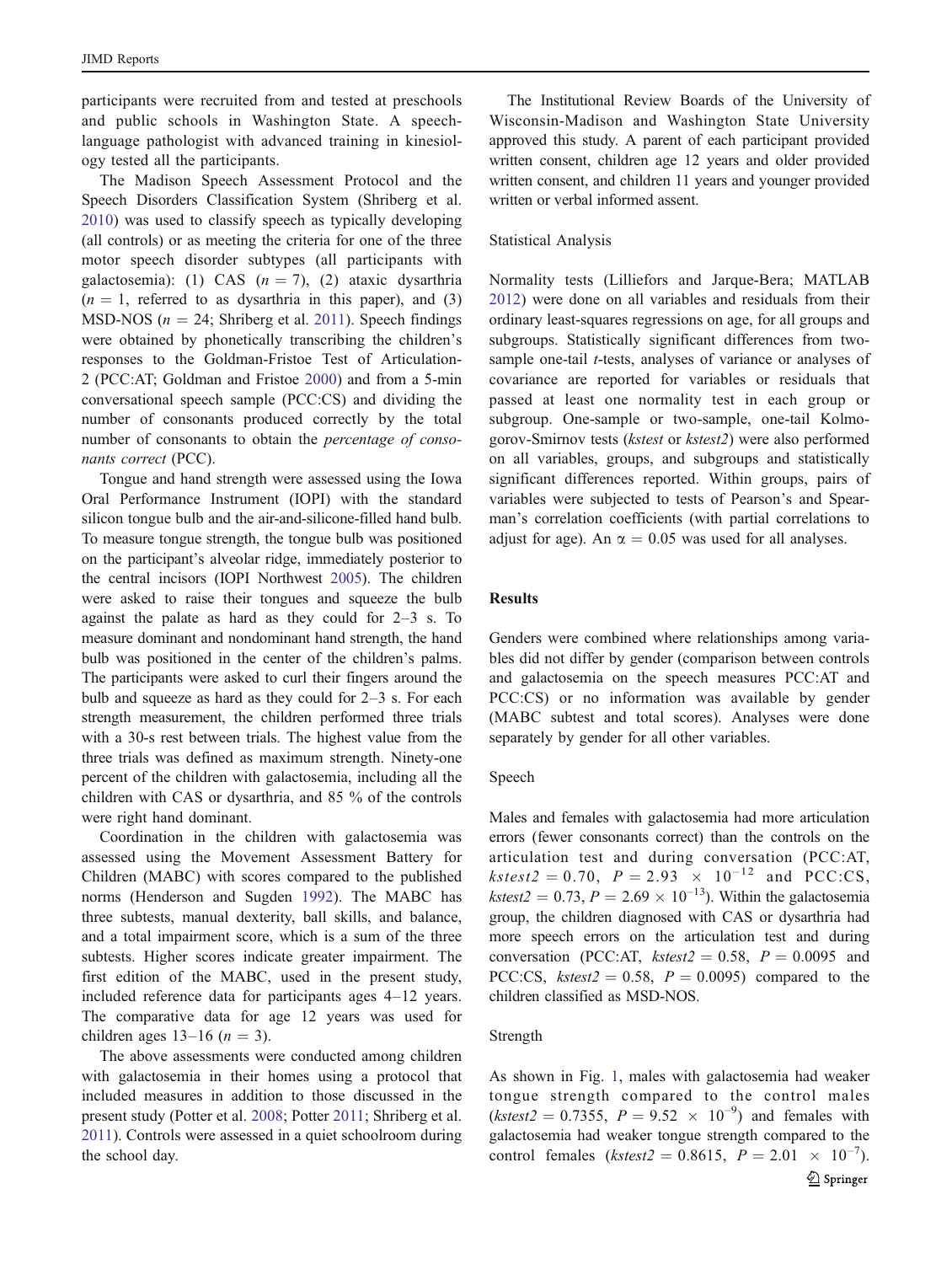<span id="page-3-0"></span>

Fig. 1 Nondominant and dominant hand strength as a function of age. Means and standard deviations shown by diamonds and whiskers

Within the galactosemia group, tongue strength was equivalent across diagnoses (CAS, dysarthria, and MSD-NOS) and genders.

Comparison across groups showed that males with galactosemia had weaker dominant and nondominant hand strength (lower means for dominant hand,  $t = 3.20$ ,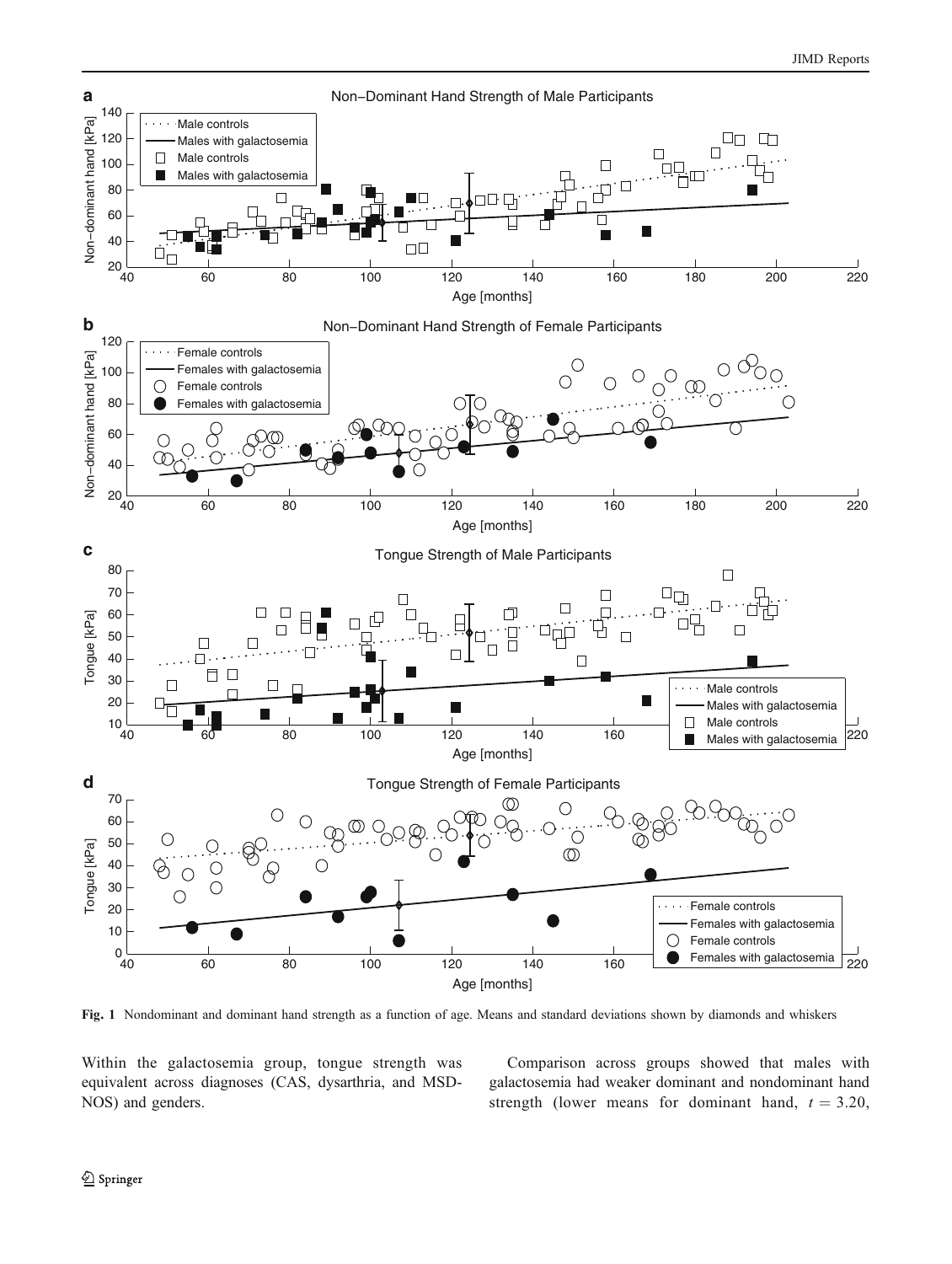$P = 0.0012$  and nondominant hand,  $t = 3.53$ ,  $P = 4.09 \times 10^{-4}$ . However, at the younger ages, males with galacteristic 10–<sup>4</sup> ). However, at the younger ages, males with galactosemia had greater hand strength (larger intercepts for dominant hand,  $t = 2.76$ ,  $P = 0.0072$  and nondominant hand,  $t = 2.34$ ,  $P = 0.022$ ) but then increased at a slower rate (shallower slopes for dominant hand,  $t = 3.61$ ,  $P = 5.32$  x  $10^{-4}$  and nondominant hand,  $t = 3.22$ ,  $P = 0.0018$  compared to the male controls.

Females with galactosemia also had weaker dominant and nondominant hand strength (lower means for dominant,  $t = 3.80, P = 6.04 \times 10^{-4}$  and nondominant hand,<br> $t = 4.32, P = 1.64 \times 10^{-4}$ . Unlike the males at the  $t = 4.32$ ,  $P = 1.64 \times 10^{-4}$ ). Unlike the males at the volument ages they had weaker dominant and pondominant younger ages, they had weaker dominant and nondominant hand strength (smaller intercepts) and remained weaker across age (equivalent slopes) compared to the female controls. Within the galactosemia group, children with apraxia or dysarthria had equivalent hand strength compared to children with MSD-NOS.

Dominant hand strength was 2 % greater for male controls, 4 % greater for female controls, 0.3 % greater for males with galactosemia, and 4 % greater for females with galactosemia than nondominant hand strength, but these differences were not statistically significant. In the general population, there is no difference in hand strength in lefthand-dominant individuals. Dominant hand strength may be up to 10 % stronger in right-hand-dominant individuals (Gallup et al. [2007;](#page-9-0) Häger-Ross and Rösblad [2002\)](#page-10-0).

### Coordination

The performances of the children with galactosemia on the MABC were compared to the general population norms published in the test manual (Fig. [3;](#page-6-0) Henderson and Sugden [1992,](#page-10-0) p. 109), which are partitioned into two mutually disjoint age groups: "Ages 4 and 5 years" and "ages 6 and above". For comparison, the scores of the children in the present study were partitioned into the corresponding age groups, with 4 males and 2 females under 6 years of age, and 17 males and 9 females age 6 years and above. Typical tests of whether a sample was drawn randomly from a general population use the population cumulative distribution function (CDF), not percentiles as provided in the MABC test manual. Therefore to compare each age group of participants with the corresponding age group from the general population, the percentiles for each age group were converted into a by the formula:  $CDF = \frac{100\text{-percentile}}{100}$ . As shown in Fig. [2,](#page-5-0)

a one-tailed, one sample Kolmogorov-Smirnov test (computed with MATLAB'<sup>s</sup> kstest; MATLAB [2012\)](#page-10-0) showed that the combined scores for coordination skills, as measured by the MABC total score, of the 4- and 5-year-old children with galactosemia were markedly below that of the general population (ksstat = 0.84,  $P = 1.68 \times 10^{-5}$ ) as were

the coordination skills of the children 6 years and older (ksstat = 0.66308,  $P = 4.56 \times 10^{-12}$ ).<br>Fifty three percent (17/32) of the c

Fifty-three percent (17/32) of the children with galactosemia and speech disorders scored at or below the 5th percentile and 66 % (21/32) scored below the 10th percentile on the total score of the MABC, which are two of the frequently used cutoff scores for a coordination disorder diagnosis (Gaines and Missiuna [2007](#page-9-0); Pieters et al. [2012](#page-10-0)). Using the MABC total impairment score, children with galactosemia and speech disorders have increased odds of 3.5 (odds ratio) of a co-occurring coordination disorder as compared to the general population with speech and language disorders (Pieters et al. [2012](#page-10-0)). Subtest scores (for manual dexterity, ball skills, and balance) could not be compared, as data for the general population was not published in the MABC manual or in subsequent publications. As shown in Fig. [3,](#page-6-0) the children with galactosemia who were diagnosed with CAS or dysarthria had poorer manual dexterity ( $F = 4.55$ ,  $P = 0.04$ ), markedly poorer balance  $(F = 23.20, P = 4.0 \times 10^{-5})$ , and poorer total<br>scores  $(F = 11.62, P = 0.0019)$  on the MARC compared scores ( $F = 11.62$ ,  $P = 0.0019$ ) on the MABC compared to the children diagnosed with MSD-NOS.

As shown in Table [1](#page-7-0), poor coordination, measured by balance, ball skills, manual dexterity, and the total score on the MABC, was associated with weak dominant and nondominant hand and tongue strength in males, but not in females, with galactosemia. With genders collapsed, poor balance and manual dexterity were associated with weak tongue strength but not hand strength in children with galactosemia and MSD-NOS. Coordination was not associated with strength in children with galactosemia and CAS or dysarthria.

## Days on Milk

The number of days on milk was associated with poorer articulation (PCC:AT,  $\rho = -0.49$ ,  $P = 0.03$ ; PCC:CS,  $\rho = -0.45$ ,  $P = 0.045$ ) for males with galactosemia but not for females with galactosemia ( $P = 0.06$ ). The number of days on milk was not associated with measures of strength (range for  $P = 0.78 - 0.82$ ) or coordination (range for  $P = 0.26 - 0.63$ ).

#### Discussion

This is the first study to examine relationships among motor speech, strength, and coordination disorders in any pediatric population. It is also the first study to relate motor skills to speech disorders by gender in children with galactosemia. Compared to the controls, (1) males and females with galactosemia had weaker tongue strength across ages, (2) females with galactosemia had weaker hand strength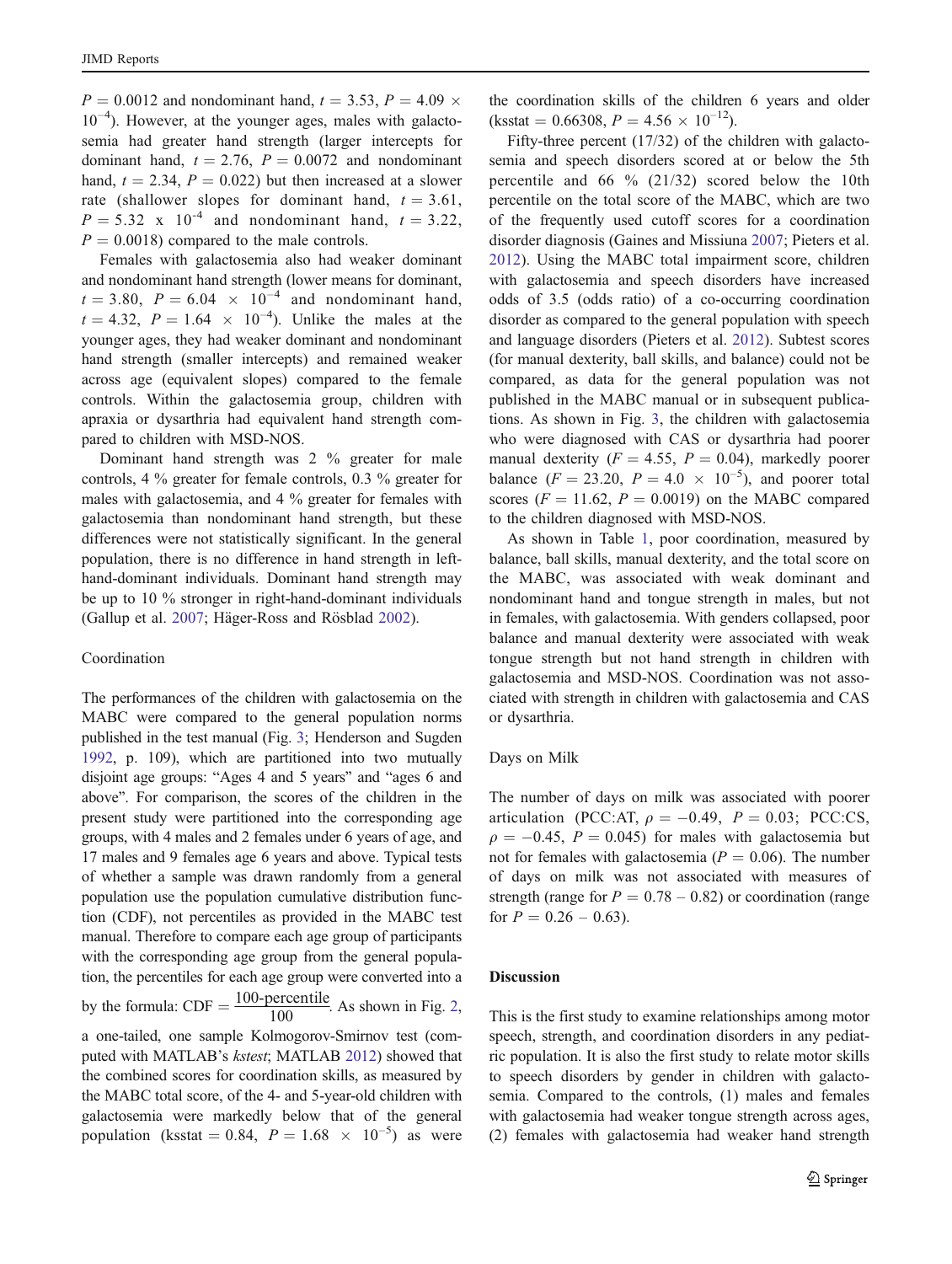<span id="page-5-0"></span>

Fig. 2 Cumulative distribution functions of the MABC total impairment scores. Greater MABC total impairment scores correspond to greater impairment

across ages, (3) males with galactosemia had equivalent or slightly stronger hand strength at the younger ages but did not show the typical increase in hand strength expected of males during adolescence, (4) 66 % of children with galactosemia and speech disorders had co-occurring coordination disorders, (5) children with galactosemia and CAS or dysarthria had poorer balance and manual dexterity, and (6) the number of days on milk during the neonatal period was associated with worse speech outcomes for males, but not females, with galactosemia.

## Speech

All children with galactosemia showed evidence of a neurological origin for their speech disorder, which was classified as one of the three subtypes of motor speech disorders: (1) CAS, (2) dysarthria, and (3) MSD-NOS (Shriberg et al. [2011](#page-10-0)). The children with CAS or dysarthria exhibited more speech errors and were less intelligible than the children with MSD-NOS.

#### Strength

We predicted that tongue strength would be reduced in males and females with galactosemia and speech disorders based on the results of two small-scale studies that examined tongue strength in CAS. Together these studies reported that eight of 10 children (nine males and one female) with CAS had weaker tongue strength compared to controls, suggesting that weak tongue strength may be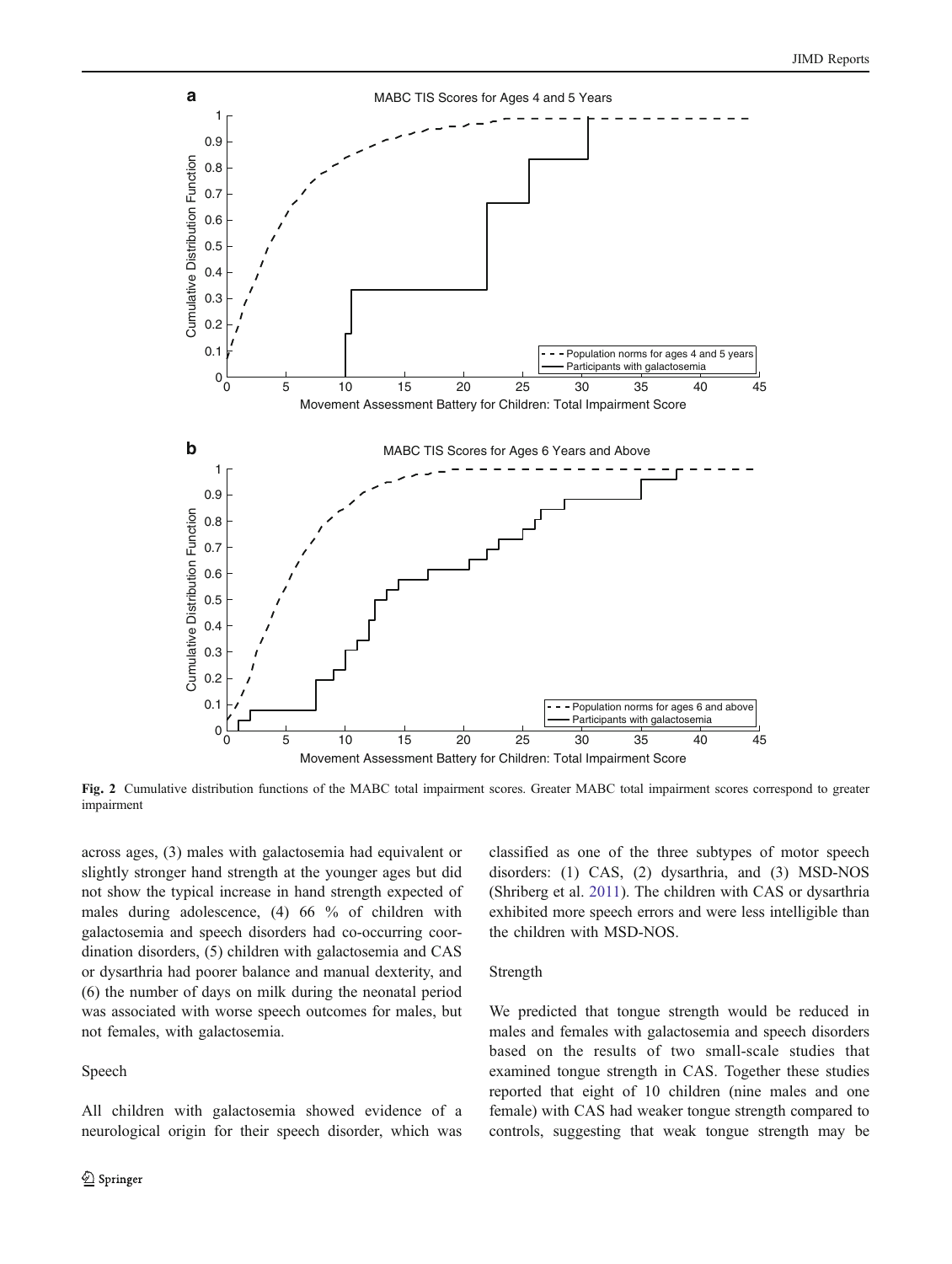<span id="page-6-0"></span>

Fig. 3 MABC total and subtests scores for children with galactosemia. Greater MABC total impairment scores correspond to greater impairment. Means and standard deviations shown by diamonds and whiskers

associated with neurologic speech disorders (Murdoch et al. [1995;](#page-10-0) Robin et al. [1991](#page-10-0)). This premise was supported by the findings of the present study as all the children with galactosemia had neurologic speech disorders and, on average, had weaker tongues when compared to the controls. Although the mean tongue strength was decreased in children with galactosemia, the rate of increase in tongue strength across ages was equivalent for males and females with galactosemia and the controls. If decreased tongue strength was a causative factor for speech disorders, we would expect that least intelligible children, those with CAS or dysarthria, would have the weakest tongues. Our findings showed that the children with CAS or dysarthria had equivalent tongue strength when compared to the children with MSD-NOS. The relationship of tongue strength to speech competence is controversial in the field of speech-language pathology. Although there is little empirical evidence supporting this practice, most speechlanguage pathologists (up to 85 %) use nonspeech exercises to attempt to strengthen tongues with the goal of improving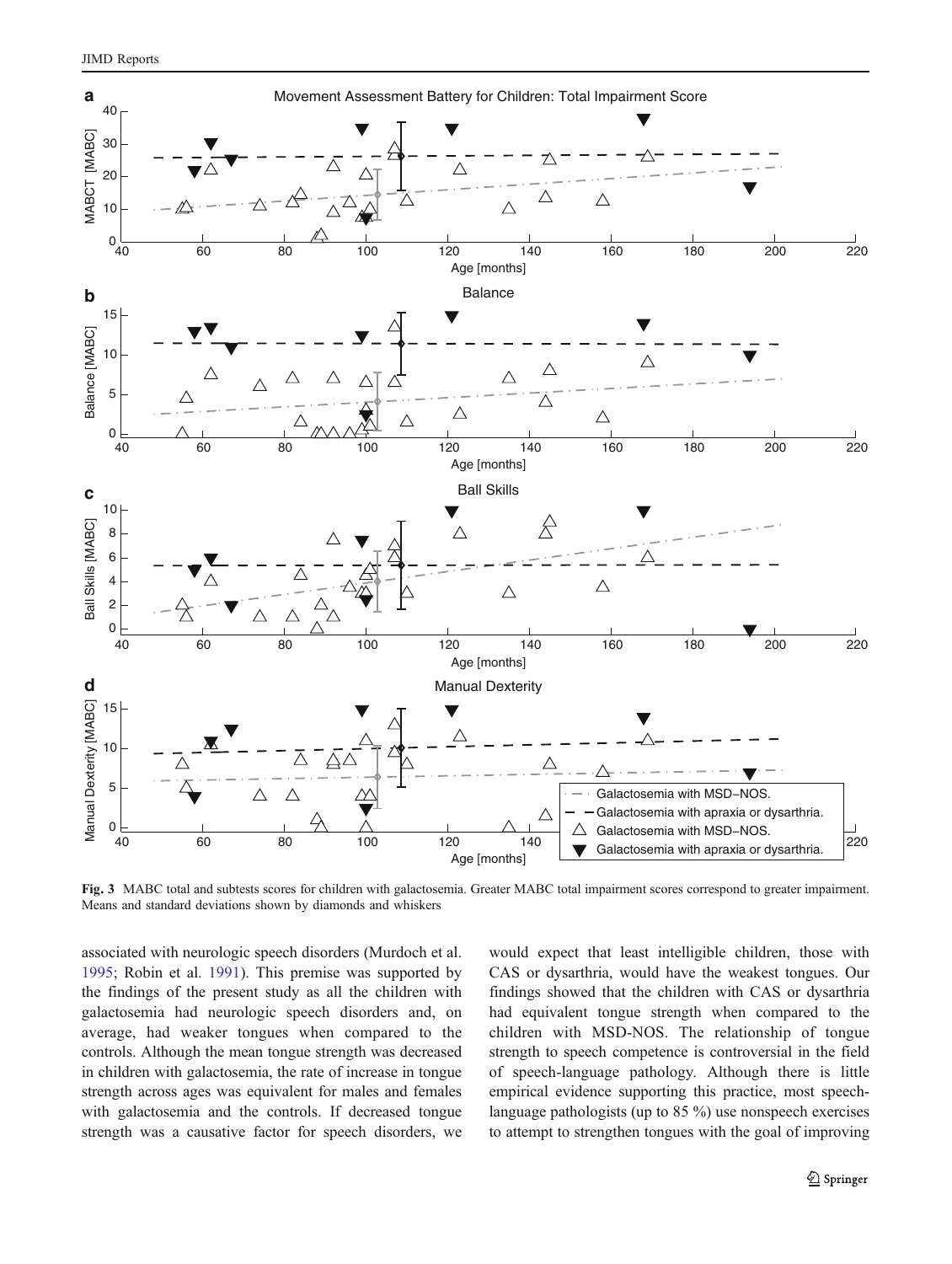<span id="page-7-0"></span>Table 1 Relationships among measures of strength and coordination by gender (left) and by motor speech disorder classification (right)

|                            | $\mathbf n$    | Dominant hand<br>strength<br>$\rho(P)$ | Nondominant<br>hand strength<br>$\rho(P)$ | Tongue strength<br>$\rho(P)$ | n                                                           | Dominant<br>hand strength<br>$\rho(P)$ | Nondominant<br>hand strength<br>$\rho(P)$ | Tongue<br>strength<br>$\rho(P)$ |
|----------------------------|----------------|----------------------------------------|-------------------------------------------|------------------------------|-------------------------------------------------------------|----------------------------------------|-------------------------------------------|---------------------------------|
|                            | <b>Males</b>   |                                        |                                           |                              | Motor speech disorders-not otherwise specified<br>(MSD-NOS) |                                        |                                           |                                 |
| <b>Balance</b>             | 21             | $-.59(0.007)$ **                       | $-.60(0.005)$ **                          | $-.51(0.01)^*$               | 24                                                          | $-.37(0.08)$                           | $-.37(0.09)$                              | $-.46(0.03)*$                   |
| <b>Ball skills</b>         | 21             | $-.49(0.03)*$                          | $-.53(0.02)*$                             | $-.46(0.04)$ *               | 24                                                          | $-.07(0.76)$                           | $-.16(0.46)$                              | $-.34(0.11)$                    |
| <b>Manual</b><br>dexterity | 21             | $-.66(0.002)$ **                       | $-.56(0.01)*$                             | $-.68(0.0009)$ ***           | 24                                                          | $-.38(0.08)$                           | $-.40(0.06)$                              | $-.46(0.03)*$                   |
| <b>MABC</b> total<br>score | 21             | $-.67(0.001)$ **                       | $-.69(0.0008)$ ***                        | $-.62$ (0.004)**             | 24                                                          | $-.37(0.08)$                           | $-.46(0.03)*$                             | $-.56(0.006)$ **                |
|                            | <b>Females</b> |                                        |                                           |                              | Childhood apraxia of speech (CAS) or dysarthria             |                                        |                                           |                                 |
| <b>Balance</b>             | 11             | $-.46(0.18)$                           | $-.56(0.10)$                              | $-.49(0.15)$                 | 8                                                           | $-.56(0.19)$                           | $-.43(0.34)$                              | $-.47(0.29)$                    |
| <b>Ball skills</b>         | 11             | .19(0.59)                              | .25(0.48)                                 | $-.18(0.62)$                 | 8                                                           | $-.36(0.43)$                           | $-.18(0.74)$                              | $-.22(0.64)$                    |
| <b>Manual</b><br>dexterity | 11             | $-.32(0.37)$                           | $-.32(0.37)$                              | $-.34(0.34)$                 | 8                                                           | $-.51(0.24)$                           | $-.56(0.18)$                              | $-.67(0.10)$                    |
| <b>MABC</b> total<br>score | 11             | $-.39(0.26)$                           | $-.44(0.21)$                              | $-.60(0.06)$                 | 8                                                           | $-.62(0.14)$                           | $-.42(0.34)$                              | $-.56(0.18)$                    |

Higher scores on the MABC subtests and total score indicate more difficulties. Higher scores on strength indicate greater strength

\*Difference at  $P < 0.05$  according to Two-Sample Spearman rank correlation

\*\*Difference at  $P < 0.01$  according to Two-Sample Spearman rank correlation

\*\*\*Difference at  $P < 0.001$  according to Two-Sample Spearman rank correlation

speech (Lof and Watson [2008](#page-10-0)). Findings from the present study of children with galactosemia suggest that tongue strength is not related to the type or severity of their motor speech disorder.

Hand strength is a strong indicator of disability and was included in the protocol to look for possible evidence of unilateral versus bilateral involvement and differences across genders (Gallup et al. [2007](#page-9-0)). In the present study, there was no evidence of unilateral involvement as both participants with galactosemia and control participants showed little variability in strength between their dominant and nondominant hands. Therefore, handedness is discussed next without differentiating between dominant and nondominant laterality. Males and females showed different patterns in hand strength development. Similar to previous studies of normal hand strength development, it increased in parallel in the male and female controls until 10 years of age, after which it increased faster in the males than the females (Häger-Ross and Rösblad [2002\)](#page-10-0). Unlike the controls, males and females with galactosemia had similar hand strength across all ages. At 4–6 years of age, the males with galactosemia had slightly greater hand strength compared to the male controls, but then increased slowly across age, resulting in significantly weaker hand strength throughout adolescence. Hand strength in males is closely related to testosterone levels prenatally and during adulthood (Gallup et al. [2007](#page-9-0)). Small studies of adolescent males with galactosemia have reported that pubertal development may be delayed in up to 20 % of males although testosterone levels are near normal pre- and postpuberty (Gubbels et al. [2012](#page-10-0)). This area needs further study as adult males with galactosemia have slightly lower testosterone levels. Females with galactosemia had weaker hand strength across all ages but increased at approximately the same rate as the female controls. Females have varying levels of testosterone and these levels are not related to hand strength in females (Gallup et al. [2007\)](#page-9-0). The decreased tongue and hand strength observed in males and females with galactosemia may have different contributing factors including galactose-1-phosphate levels during the prenatal period, central nervous system white matter deficits (Dubroff et al. [2008;](#page-9-0) Hughes et al. [2009](#page-10-0)), or hormone levels during childhood or adolescence (Gallup et al. [2007;](#page-9-0) Gubbels et al. [2012\)](#page-10-0). Further study examining the relationship between hormone levels and strength is warranted as >80-90 % of females with galactosemia experience gonadal failure (Fridovich-Keil et al. [2011](#page-9-0)). The prevalence of decreased strength may be inflated due to the inclusionary criteria specifying that children with galactosemia must have a speech disorder to participate in the present study, thereby increasing their risk of other cooccurring disorders.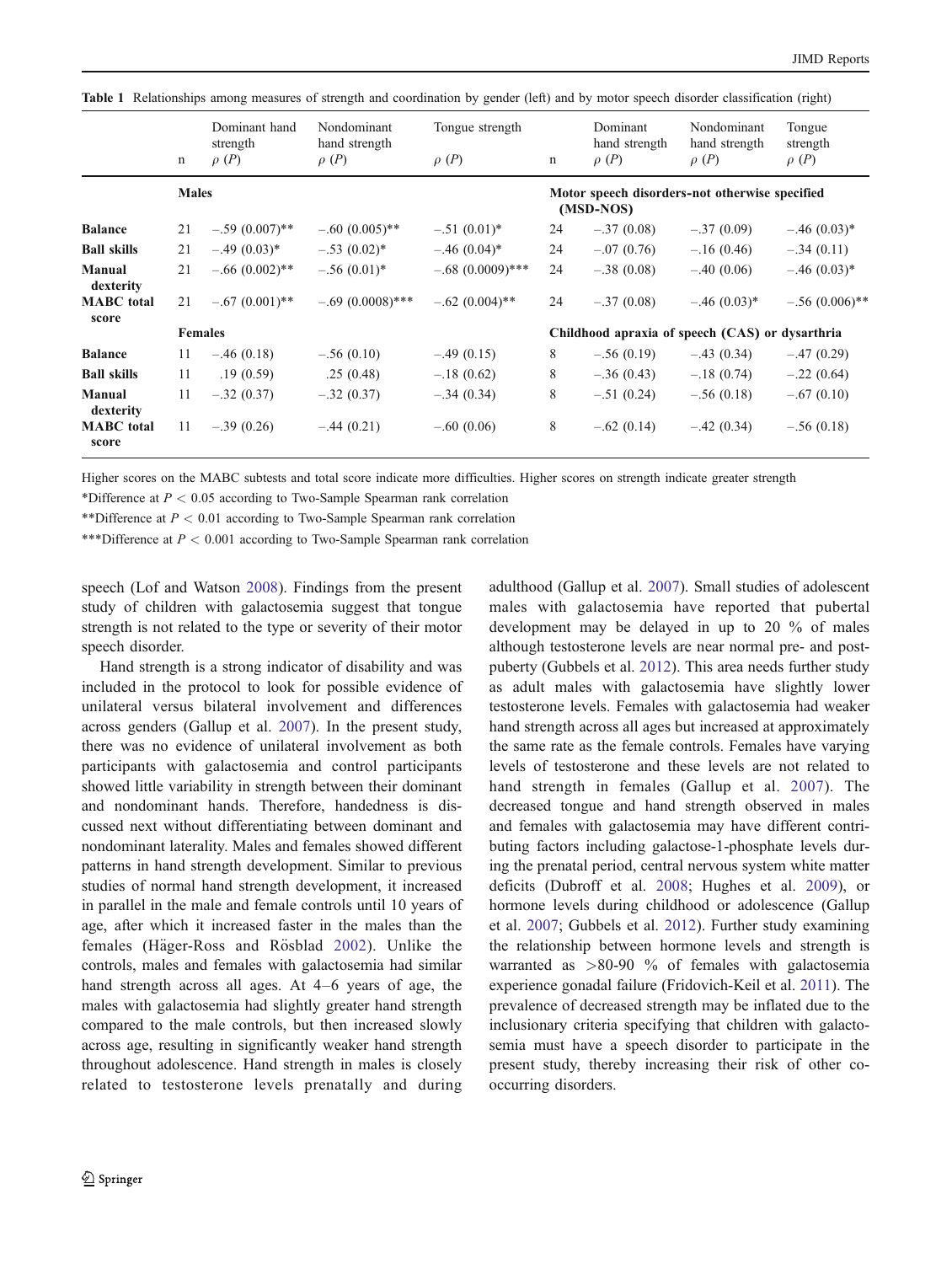#### Coordination

In our study, two-thirds (66 %) of the children with galactosemia had a co-occurring coordination disorder, compared to only one-third (33.7 %) of the general pediatric population who have developmental disorders (Pieters et al. [2012\)](#page-10-0). As a large retrospective survey reported that 60 % of individuals with galactosemia had speech disorders and 18 % had motor disorders, with no mention of co-occurrence (Waggoner et al. [1990\)](#page-10-0), we predicted that approximately one third of the children with galactosemia would have co-occurring speech and coordination disorders. Our data indicates that children with galactosemia have 3.5 times the odds of having a cooccurring coordination disorder compared to the general population with developmental disorders. Of the three domains assessed by the MABC, manual dexterity (speed and accuracy), ball skills (eye-hand coordination), and balance (Henderson and Sugden [1992\)](#page-10-0), balance was severely affected and manual dexterity was moderately affected in children with galactosemia. Children with CAS or dysarthria had poorer balance and manual dexterity than most of the children with MSD-NOS, providing further evidence that a common etiology may underlie motor speech and coordination disorders. As poor balance is characteristic of cerebellar involvement, it was not surprising that the single participant with ataxic dysarthria had significant balance difficulties; however, we did not expect the children with CAS to have equally poor balance, consistent with cerebellar involvement in CAS.

Determining potential predictors of outcomes and a progression of outcome severity in galactosemia has been challenging as each individual is uniquely affected (Waisbren et al. [2012\)](#page-10-0). This lack of a predictable progression of outcomes was evident in the puzzling finding that tongue strength, but not hand strength, was related to poor balance and manual dexterity in participants with galactosemia and MSD-NOS and the lack of association between strength and coordination in participants most severely affected by disordered speech, strength, and coordination. The difference in relationships among coordination and strength across genders provides more evidence that galactosemia differentially affects individuals. For males with galactosemia, poor coordination was related to decreased strength, but the same association was not apparent in females.

# Days on Milk

Previous studies (Berry and Elsas [2011;](#page-9-0) Jumbo-Lucioni et al. [2012](#page-10-0)) have not found clear associations among longterm complications in galactosemia and the number of days of lactose ingestion during the neonatal period. In the present study, strength and balance were not associated with

early dietary lactose ingestion in the children with galactosemia; however, the days of milk ingestion was related to a mild decrease in speech articulation (PCC:AT and PCC:CS) in males only. There was no association between days on milk and percentage of speech errors in females. The association between speech errors and days on milk may be a result of the increased vulnerability of males to neurodevelopmental disorders, a well-documented but poorly understood finding (Pieters et al. [2012\)](#page-10-0). Our findings support the importance of early notification of galactosemia during the neonatal period (Berry [2012\)](#page-9-0), especially for males, as delays in notification and adoption of a lactoserestricted diet may have long-term adverse effects on speech development. Galactosemia is autosomal recessive and occurs equally in males and females. Interestingly in our sample, which had speech disorders as inclusionary criteria, twice as many families with boys volunteered compared to family with girls. This coincides with the 2:1 male–female incidence of speech and coordination disorders observed in the general population (Pieters et al. [2012;](#page-10-0) Johnson and Breslau [2000\)](#page-10-0) raising the question for future study of a possible higher incidence of these disorders in males vs. females with galactosemia.

## Common Underlying Etiology

The high co-occurrence of motor disorders, the decrease in tongue and hand strength in children with galactosemia and speech disorders, and the poorer balance and manual dexterity observed in children with the most speech errors, support the proposal that motor and speech disorders may be due to a common underlying etiology rather than two distinct disorders (Gaines and Missiuna [2007;](#page-9-0) Pieters et al. [2012](#page-10-0)). Imaging studies of individuals with CAS (Belton et al. [2003](#page-9-0)) and individuals with galactosemia (Dubroff et al. [2008;](#page-9-0) Hughes et al. [2009\)](#page-10-0) both cite cerebellar deficits (in addition to basal ganglia (striatum) and cerebral lefthemisphere pre- and primary motor areas). Diverse areas of the cerebellum are involved in maintaining balance, refining motor movements, motor learning, and speech production (Doya [2000;](#page-9-0) Penhune and Steele [2012](#page-10-0)). Balance is mediated primarily near midline of the cerebellum (Stoodley and Schmahmann [2009](#page-10-0)), speech in the superior lateral area of the right cerebellar hemisphere, and manual dexterity and motor planning in the right and left lateral cerebellar hemispheres, ipsilateral to the affected hand. Since areas of the cerebellum associated with motor planning, motor movements, and refining speech are remote from the cerebellar areas associated with balance control, the association between severity of the speech deficits and balance suggests a common underlying etiology associated with diffuse damage to the cerebellum rather than distinct focal areas of damage. In future imaging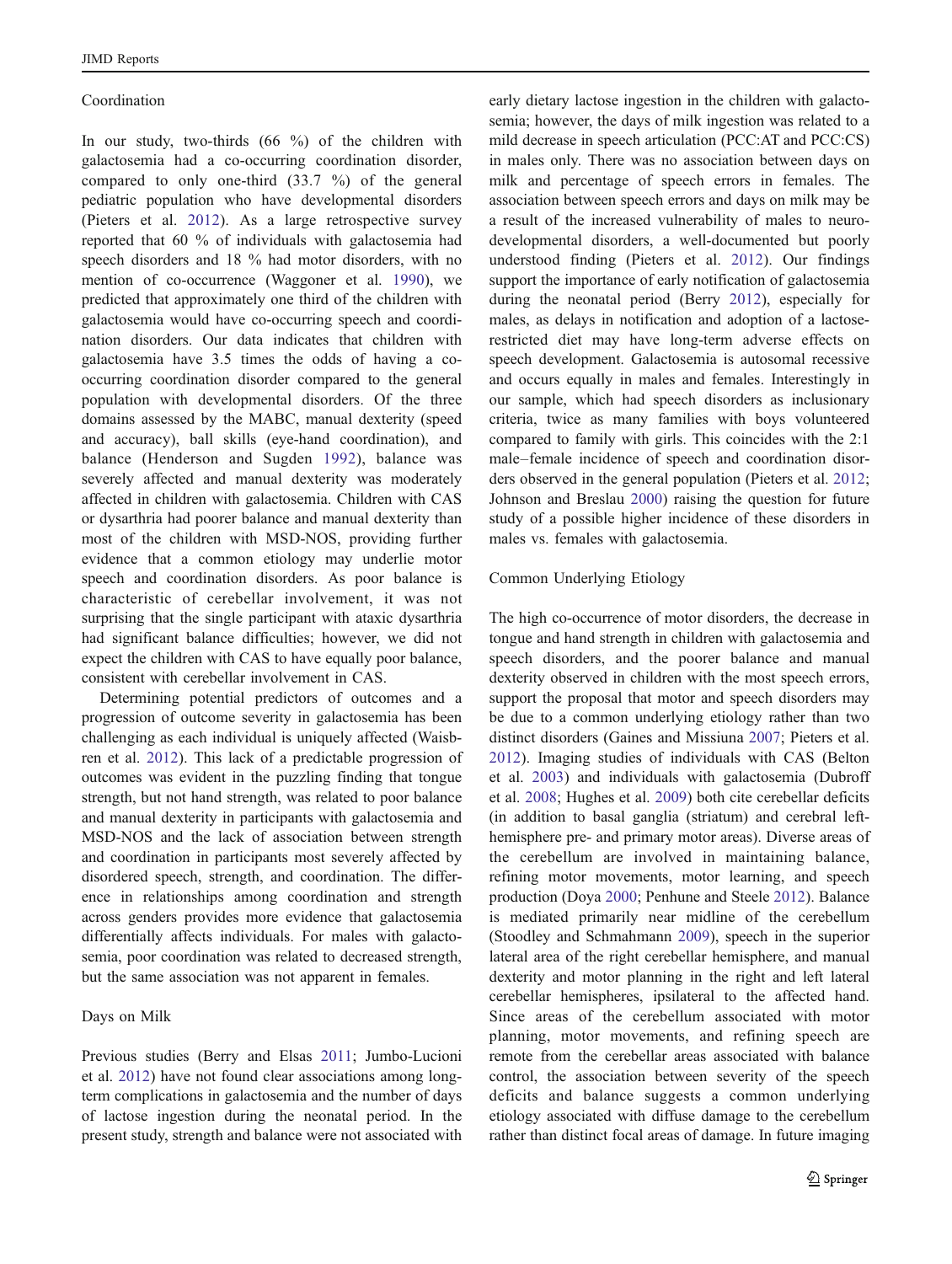<span id="page-9-0"></span>studies, the superior lateral and midline areas of the cerebellum, in addition to basal ganglia (striatum) and cerebral left hemisphere pre- and primary motor areas, should be considered regions of interest.

## Limitations and Recommendations

The findings of this study are limited by the criteria used for participant recruitment. The present study was part of a larger study to delineate the speech characteristics associated with CAS in rare disorders, so only children with galactosemia who had received or were currently receiving speech therapy services and only control participants with no history of speech disorders were included. There is a second possible recruitment bias as parents of children with galactosemia and severe speech disorders may have been more likely to volunteer to participate. In addition, the differences between groups on measures of speech and strength may be inflated, as the controls had not received special education services.

Based on our findings, some suggestions for future research and practice can be made: (1) a motor skills assessment should be included in studies examining longterm outcomes in classic galactosemia, (2) males and females should be analyzed separately as they are differentially affected by galactosemia, and (3) healthcare professionals following children with galactosemia should screen for motor as well as speech disorders.

Acknowledgments This research was supported by National Institute on Deafness and Other Communication Disorders Grant DC000496 and by a core grant to the Waisman Center from the National Institute of Child Health and Development (Grant HD03352). We thank the following colleagues for their contributions to this study: Heather Karlsson, Heather Lohmeier, Jane McSweeny, Leslie Power, Lola Rickey, Sue Siemsen, Christie Tilkens, The Galactosemia Foundation, Galactosemic Families of Minnesota, and the children and parents who participated in this study.

## One Sentence Synopsis

Children with classic galactosemia and speech disorders are at risk for co-occurring strength and coordination disorders.

# Details of the Contributions of Individual Authors

Nancy L. Potter conducted the study and drafted the manuscript, Yves Nievergelt performed the data analyses and assisted in drafting the manuscript, Lawrence D. Shriberg was the PI on the grant that funded the present study, assisted in planning the study, analyzed the speech samples, and edited the manuscript.

#### Name of One Author Who Serves as Guarantor

Nancy L. Potter accepts full responsibility for the work and/ or the conduct of the study, had access to the data, and controlled the decision to publish.

## Details of Funding

This research was supported by National Institute on Deafness and Other Communication Disorders Grant DC000496 and by a core grant to the Waisman Center from the National Institute of Child Health and Development (Grant HD03352). The authors confirm independence from the sponsors; the sponsors have not influenced the content of the article.

## Details of Ethics Approval

The Institutional Review Boards of the University of Wisconsin-Madison and Washington State University approved this study.

## Patient Consent Statement

A parent of each participant provided written consent, children age 12 years and older provided written consent, and children 11 years and younger provided written or verbal informed assent.

## References

- Belton E, Salmond CH, Watkins KE, Vargha-Khadem F, Gadian DG (2003) Bilateral brain abnormalities associated with dominantly inherited verbal orofacial dyspraxia. Hum Brain Mapp 18:194–200
- Berry GT (2012) Galactosemia: when is it a newborn screening emergency? Mol Genet Metab 106:7–11
- Berry GT, Elsas LJ (2011) Introduction to the Maastricht workshop: lessons from the past and new directions in galactosemia. J Inherit Metab Dis 34:249–255
- Doya K (2000) Complementary roles of basal ganglia and cerebellum in learning and motor control. Curr Op Neurobiol 10:732–739
- Dubroff JG, Ficicioglu C, Segal S, Wintering NA, Alavi A, Newberg AB (2008) FDG-PET findings in patients with galactosaemia. J Inherit Metab Dis 31:533–539
- Fridovich-Keil JL, Gubbels CS, Spencer JB, Sanders RD, Land JA, Rubio-Gozalbo E (2011) Ovarian function in girls and women with GALT-deficiency galactosemia. J Inherit Metab Dis 34:357–366
- Gaines R, Missiuna C (2007) Early identification: are speech/ language-impaired toddlers at increased risk for developmental coordination disorder? Child Care Health Dev 33:325–332
- Gallup AC, White DD, Gallup GG Jr (2007) Handgrip strength predicts sexual behavior, body morphology, and aggression in male college students. Evolution Human Behav 28:423–429